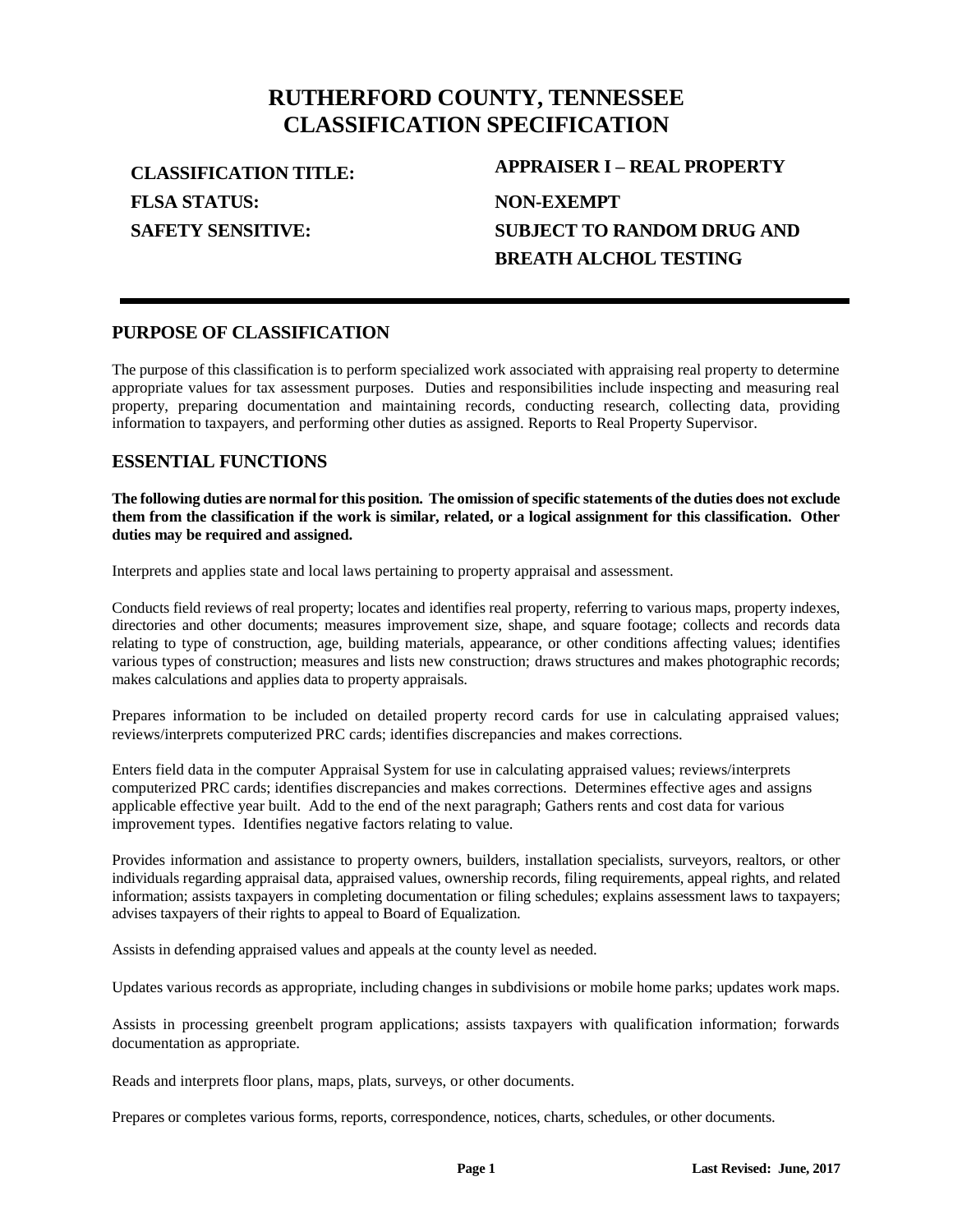Receives various forms, reports, correspondence, reference materials, or other documentation; reviews, completes, processes, forwards or retains as appropriate.

Operates a computer to enter, retrieve, review or modify data; verifies accuracy of entered data and makes corrections; utilizes word processing, database, or other software programs.

Communicates with supervisor, employees, other departments, county officials, property owners, realtors, attorneys, accountants, government agencies, the public, and other individuals as needed to coordinate work activities, review status of work, exchange information, or resolve problems.

Maintains a comprehensive, current knowledge and awareness of applicable laws and regulations; reads professional literature; attends workshops and training sessions as appropriate.

Completes work at assigned workstation that is determined by the supervisor.

Must work hours as scheduled.

Operates heavy equipment or machinery.

# **ADDITIONAL FUNCTIONS**

Operates/maintains a county vehicle in performing field reviews or other work activities.

Performs general/clerical tasks, which may include answering telephone calls, typing documents, making copies, sending/receiving faxes, filing documentation, or processing incoming/outgoing mail.

Provides assistance to other employees as needed.

Performs other related duties as required.

# **MINIMUM QUALIFICATIONS**

High school diploma or GED; supplemented by vocational training in property appraisal or property assessment; supplemented by six (6) to twelve (12) months previous experience and/or training involving property appraisal, property assessment, construction cost estimation, real estate, architecture, personal/business property valuation, or a related field; or any equivalent combination of education, training, and experience which provides the requisite knowledge, skills, and abilities for this job. Must work towards acquiring Assessment Level I certification by the Tennessee State Board of Equalization within one (1) year of employment, provided classes are offered. This certification requires passing grades on examinations in the following courses: Tennessee Assessment Law and Appraisal Fundamentals Course or Legal Issues for Assessors of Property, Records Management for Assessors, and Management Skills for Assessors; Basic Mapping Course; Course 101- Fundamentals of Real Property Appraisal; and Level I comprehensive exam. Must possess and maintain a valid Tennessee driver's license.

# **PERFORMANCE APTITUDES**

**Data Utilization**: Requires the ability to review, classify, categorize, prioritize, and/or analyze data. Includes exercising discretion in determining data classification, and in referencing such analysis to established standards for the purpose of recognizing actual or probable interactive effects and relationships.

**Human Interaction**: Requires the ability to provide guidance, assistance, and/or interpretation to others regarding the application of procedures and standards to specific situations.

**Equipment, Machinery, Tools, and Materials Utilization**: Requires the ability to operate, maneuver and/or control the actions of an automobile, personal computer, and general measurement tools.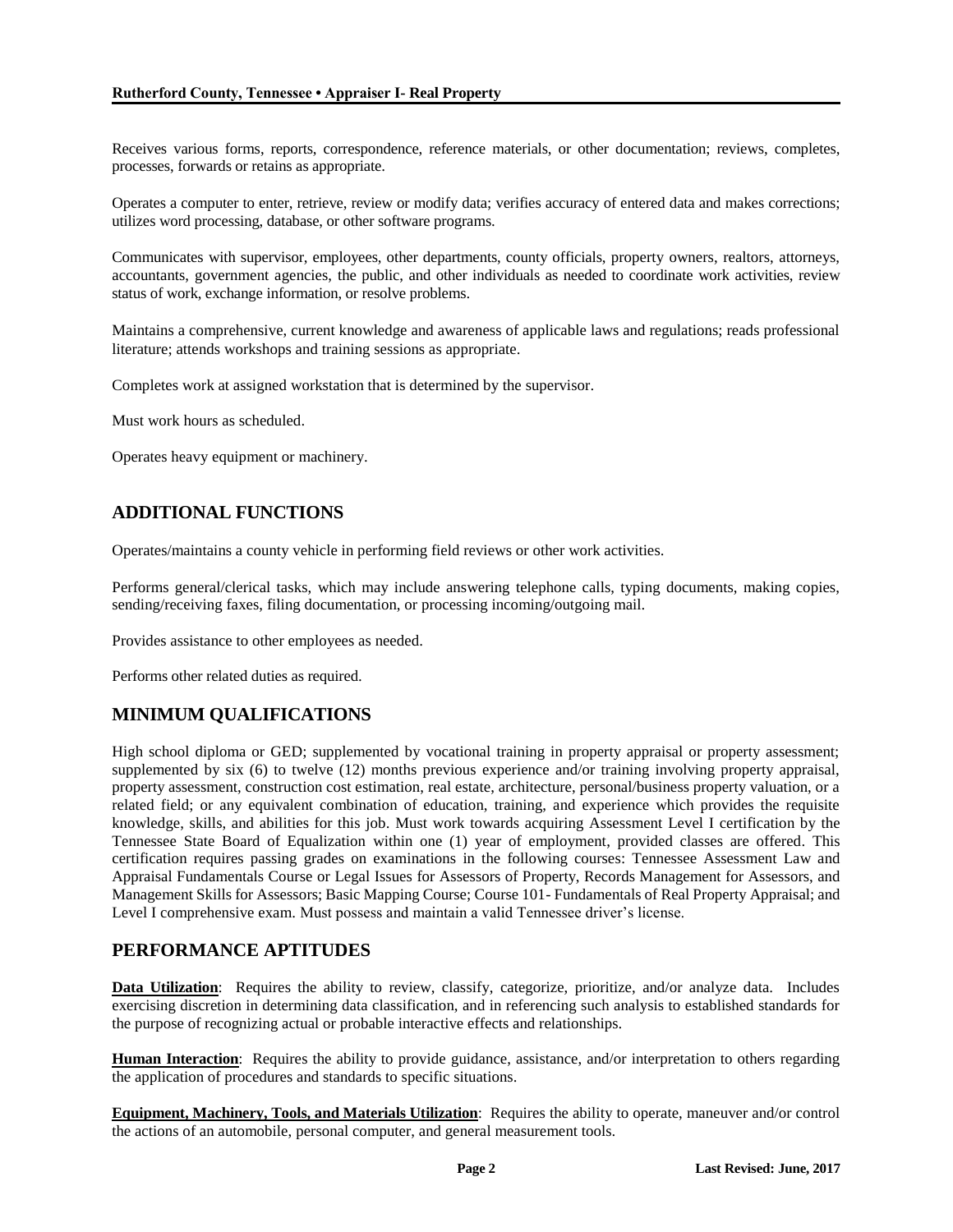**Verbal Aptitude**: Requires the ability to utilize a wide variety of reference, descriptive, advisory and/or design data and information.

**Mathematical Aptitude**: Requires the ability to perform addition, subtraction, multiplication and division; ability to calculate decimals and percentages; may include ability to perform mathematical operations with fractions; may include ability to calculate square footage and surface areas.

**Functional Reasoning**: Requires the ability to apply principles of rational systems; to interpret instructions furnished in written, oral, diagrammatic, or schedule form; and to exercise independent judgment to adopt or modify methods and standards to meet variations in assigned objectives.

**Situational Reasoning**: Requires the ability to exercise judgment, decisiveness and creativity in situations involving evaluation of information against measurable or verifiable criteria.

# **ADA COMPLIANCE/PHYSICAL DEMANDS ANALYSIS**

**Physical Ability**: Tasks require the ability to exert moderate, though not constant physical effort, typically involving some combination of climbing and balancing, stooping, kneeling, crouching, and crawling, and which may involve some lifting, carrying, pushing and/or pulling of objects and materials of moderate weight (12-20 pounds).

**Sensory Requirements**: Some tasks require the ability to perceive and discriminate colors or shades of colors, depth, and visual cues or signals. Some tasks require the ability to communicate orally.

**Environmental Factors**: Performance of essential functions may require exposure to adverse environmental conditions, such as dirt, dust, pollen, wetness, humidity, rain, temperature extremes, traffic hazards, bright/dim light, or animal bites/attacks.

#### **PHYSICAL DEMANDS ANALYSIS**

#### **1. STANDING AND WALKING**

**Tasks:** Residential property appraisal/audits **Surface:** Varies from established lawns to construction sites with many hazards **Estimated Total Hours: \_\_\_**3.5**\_\_\_ Maximum Continuous Time: \_\_**1.5**\_\_\_**

#### **2. SITTING**

**Tasks:** Operation of Company Vehicle/Clerical work in office **Estimated Total Hours: \_\_\_**4**\_\_\_\_ Maximum Continuous Time: \_\_**1.5**\_\_**

#### **3. LIFTING/CARRYING**

**Objects:** Lap Top computer, carrying case, files (11-25lbs.), camera, clipboard, tape measure, measuring wheel (<10 lbs)

| Weight     | <b>Hourly</b> | <b>Daily</b> | Weekly | <b>Monthly</b> | <b>Never</b> |
|------------|---------------|--------------|--------|----------------|--------------|
| $<$ 10 lbs |               |              |        |                |              |
| 11-25 lbs  |               |              |        |                |              |
| 26-50 lbs  |               |              |        |                |              |
| 51-75 lbs  |               |              |        |                |              |
| 76-100 lbs |               |              |        |                |              |
| $>100$ lbs |               |              |        |                |              |

#### **4. PUSHING/PULLING**

**Objects:** tape measure, measuring wheel **Height of hands above floor during push:** 3-4feet

**5. CLIMBING**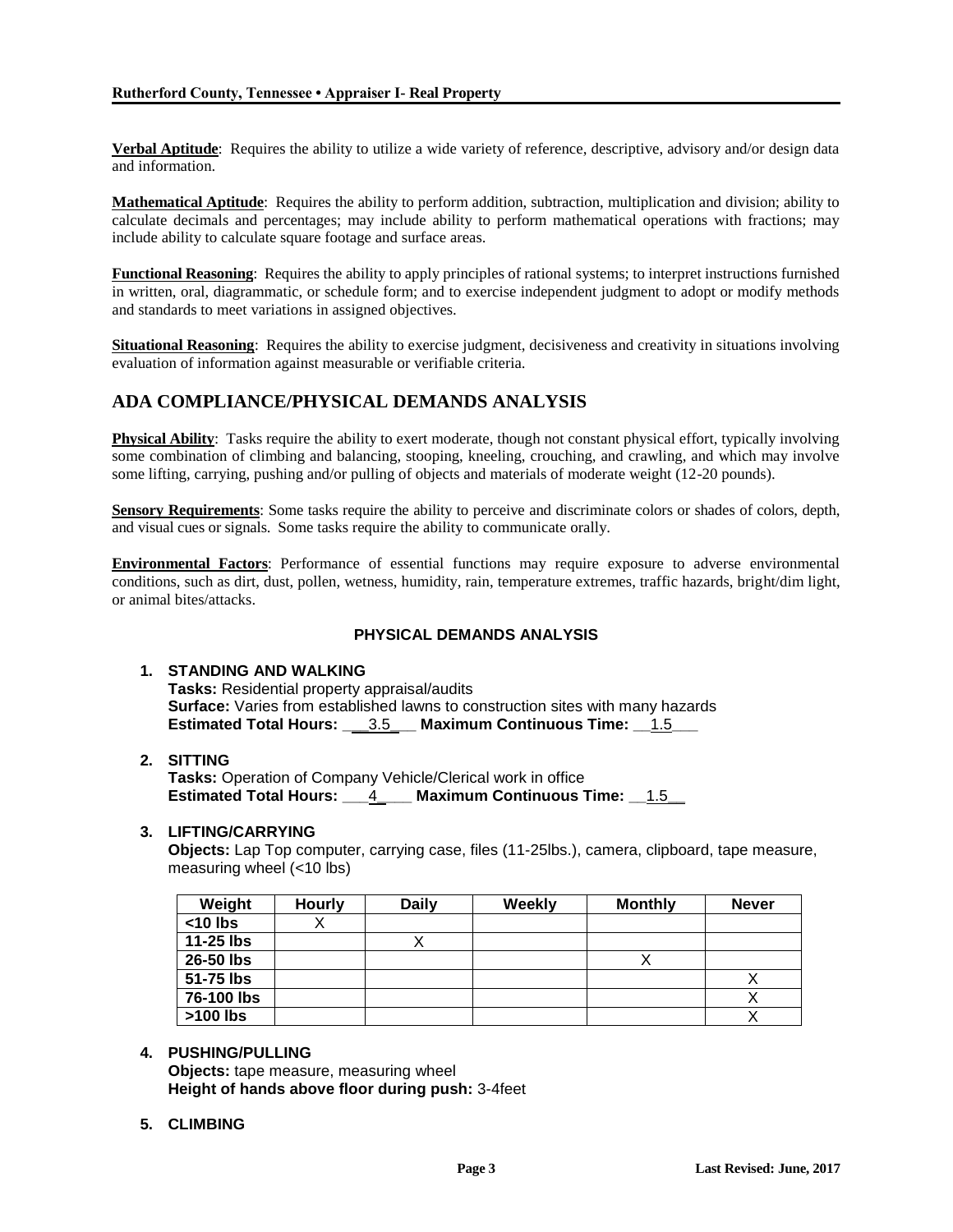**Tasks:** accessing 2nd and 3rd floors (residential appraisal and audits) **Device:** Stairs **Height:** 10-12 feet per floor **Frequency:** daily **Tasks:** Minimal **Frequency:** Minimal

#### **6. REACHING**

**Tasks:** retrieval of tools/equipment from right passenger seat and rear seat of county vehicle **Hands Used: RIGHT X** LEFT BOTH

| <b>Distance</b> | Direction  | <b>Frequency</b> | <b>Duration</b> | Avg. Weight |
|-----------------|------------|------------------|-----------------|-------------|
| $0 - 20"$       | Right      | 2/dav            | $2-4$ sec       | $11-25$ lbs |
| $21 - 36"$      | Right/Back | 4/day            |                 | 1-2 lbs     |

#### **8. WORK CONDITIONS**

| <b>Exposure to</b>                   | Yes | No |
|--------------------------------------|-----|----|
| <b>Hot Temperatures</b>              | Х   |    |
| <b>Cold Temperatures</b>             | X   |    |
| <b>Sudden Changes in Temperature</b> | Χ   |    |
| <b>Noise</b>                         | X   |    |
| <b>Fumes</b>                         | X   |    |
| <b>Cramped Quarters</b>              | Χ   |    |
| <b>Cold Surfaces</b>                 | Χ   |    |
| <b>Hot Surfaces</b>                  | X   |    |
| <b>Sharp Edges</b>                   | х   |    |
| <b>Vibration</b>                     | Χ   |    |
| <b>Fluorescent Lighting</b>          | Χ   |    |
| <b>Computer Monitor Screen Glare</b> | Χ   |    |

| Inside Building | 20 % of time |
|-----------------|--------------|
| ∣ Outside       | $%$ of time  |

### **9. OTHER JOB DEMANDS**

| <b>Does Job Require</b> | Yes | <b>No</b> |
|-------------------------|-----|-----------|
| Crawling                |     |           |
| Jumping                 |     |           |
| <b>Lying on Back</b>    |     |           |
| <b>Lying on Stomach</b> |     |           |
| <b>Twisting</b>         |     |           |
| <b>Sweeping/Mopping</b> |     |           |
| <b>General Cleaning</b> |     |           |
| <b>Handling Trash</b>   |     |           |

## **10. LIST TOOLS, EQUIPMENT AND MATERIALS USED:**

Desktop and laptop computer, HP calculator, Nextel mobile phone, county vehicle, digital camera, clipboard, tape measure, tape wheel, printer copier

#### **11. HAND USE**

| <b>Type of Use</b>           | Yes | No | Frequency |
|------------------------------|-----|----|-----------|
| <b>Keystrokes</b>            |     |    | Hourly    |
| Grasp                        |     |    | Hourly    |
| Fine Motor i.e: writing,     |     |    | Hourly    |
| twisting hands or wrist, etc |     |    |           |